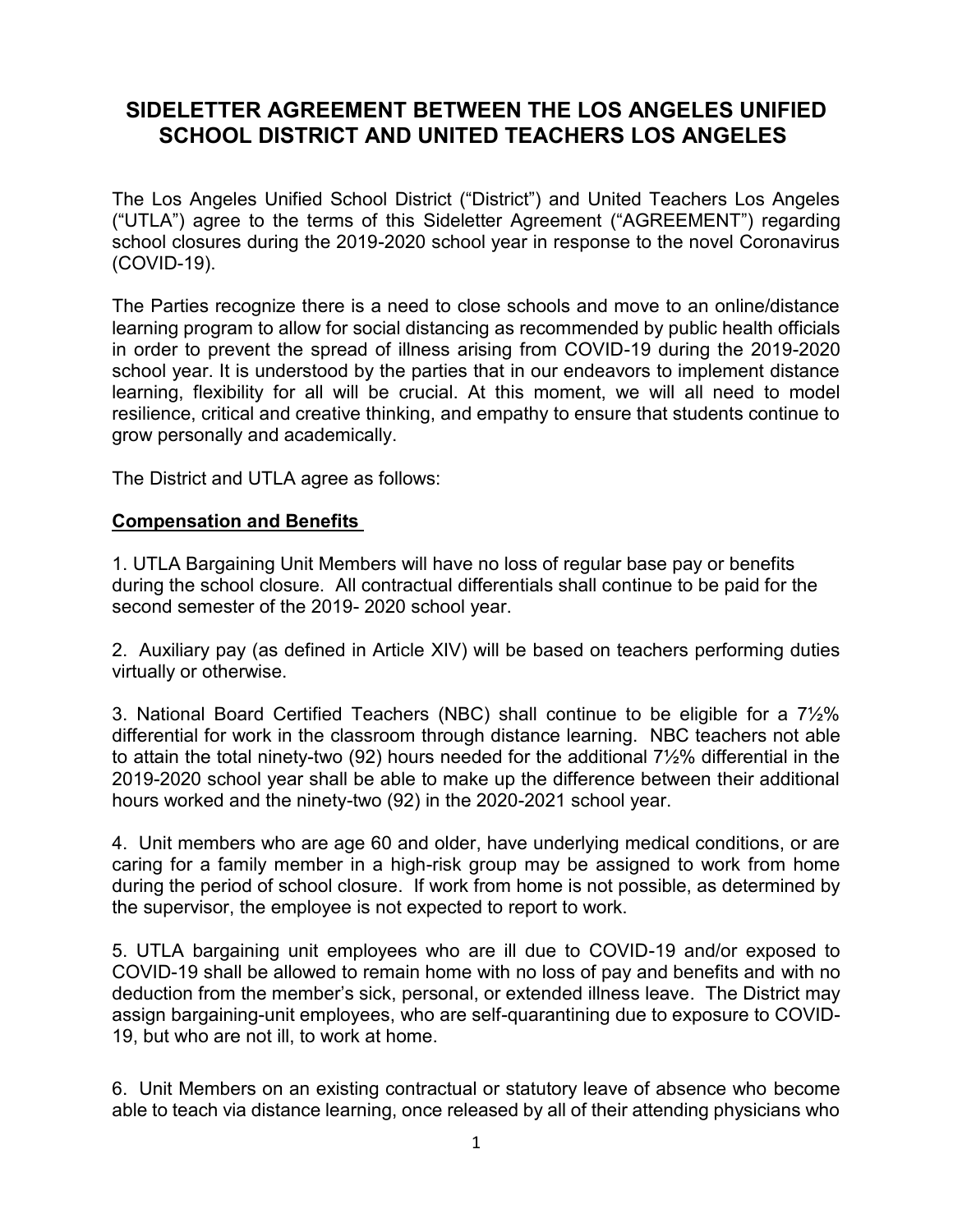put the member on leave, shall be allowed to return to work, work remotely, and fulfill all their essential functions in accordance with their class description. Unit members must submit the appropriate Return-to-Work Forms to the Human Resources Division (HR) and receive confirmation from HR before returning to work.

- 7. In regards to substitute compensation, substitutes will be paid as follows:
	- a) Day-to-day substitutes will be compensated during the District closure based on the current year work pattern. Based on this work pattern, dayto-day substitutes will be compensated for daily hours ranging from 3 to 6 hours per day.
	- b) Day-to-day substitutes who were scheduled to work or had assignments in the SmartFind Express system during the District closure will be compensated for daily hours ranging from 3 to 6 hours per day, or for the days they were scheduled to work, whichever is greater.
	- c) Substitutes in long-term assignments who are currently earning the extended rate will continue to receive the extended rate during the District closure.
	- d) Substitutes who are able to work will accept assignments from the District.
	- e) Substitutes that are currently enrolled will maintain their health benefits to the end of the plan year, which ends August 31.

## **Evaluations**

If the steps of the evaluation process up to and including the Formal Observation were completed prior to March 13, 2020, the administrator will issue the Final evaluation to the employee. If the steps of the evaluation process were not completed to that stage, by March 13, 2020, the employees will be re-rostered for evaluation for the 2020-2021 school year unless mutually agreed upon by both parties.

### **Disaster Service Worker Status**

The Parties acknowledge the responsibility of District employee's obligation to serve as Disaster Service Workers (DSW) under California Government Code section 3100. Upon knowledge of the invocation of this Government Code by an authorized agent, the District shall inform UTLA as soon as practical should it affect the UTLA Bargaining Unit. Should UTLA demand to bargain effects of the decision, the parties agree to meet within twenty-four (24) hours of the District's receipt of the demand.The District retains the sole discretion to assign "disaster service activities" as permitted by law and failure to come to an agreement will not delay the implementation.

### **Distance Learning/Remote Work**

1. The District and UTLA recognize the importance of maintaining safe learning opportunities for the benefit of the students and communities served by the District and its certificated staff. For the purpose of this agreement, "distance learning" means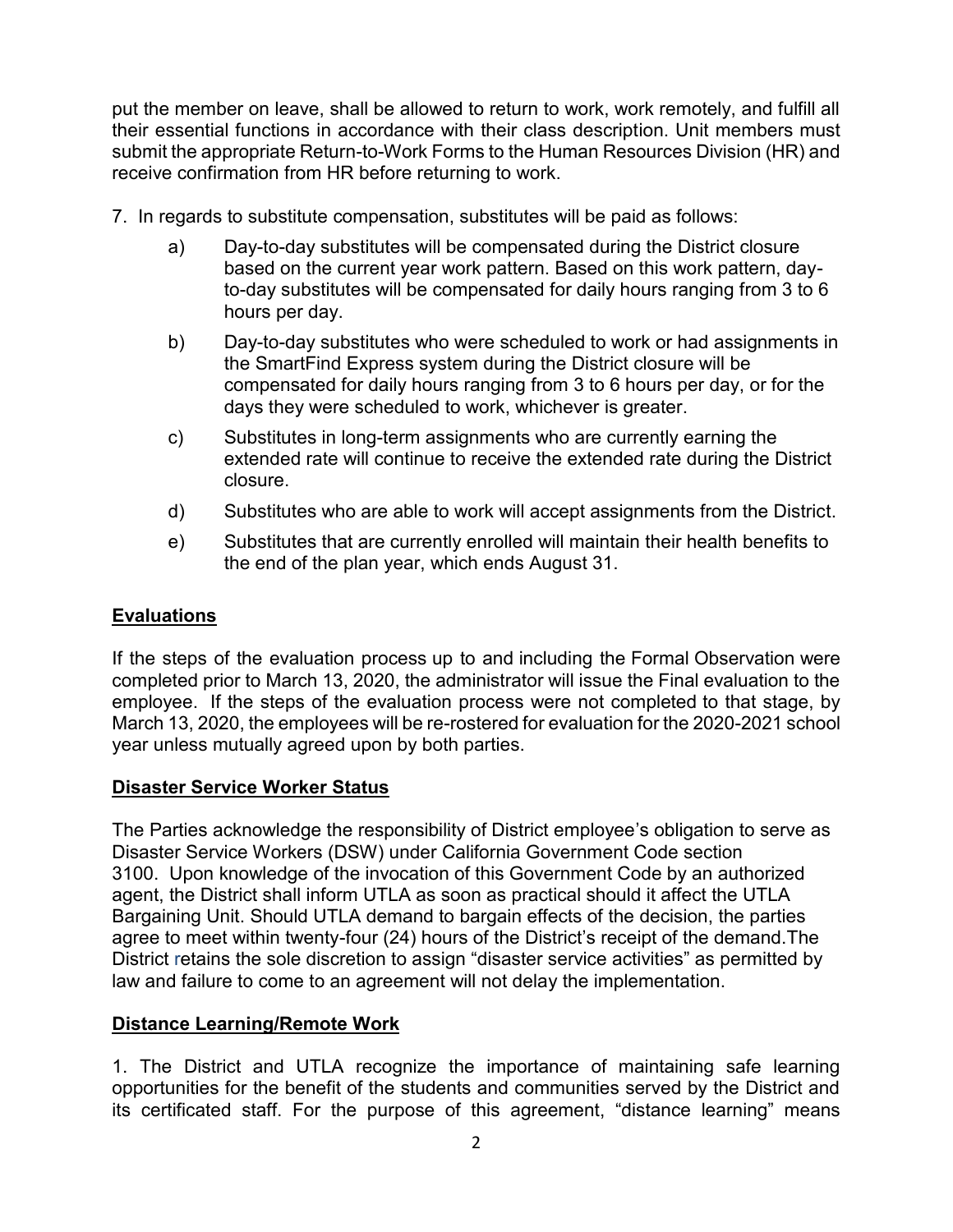instruction in which the student and instructor are in different locations. Methods could include on-line instruction, printed instructional materials, phone calls, emails, text reminder applications, video conferencing and other means of communication. The use of live video is encouraged, but shall not be mandatory.

2. State and required teacher administered District assessments scheduled after March 13, 2020 have been suspended. Teachers may choose to administer their own formative assessments at their pedagogical discretion.

3. Unit members shall collaborate remotely as necessary while they are engaged in Distance Learning. Unit members may be required to participate in one faculty meeting, grade level meeting, or department meeting per week at the direction of the school principal, for a maximum of one hour and within the time of their contractual workday. No unit member shall be required to participate in more than one total such meeting (either a one hour faculty meeting, grade level meeting, or department meeting) per week.

4. Unit members who do not have personal equipment (e.g. laptop) that can be used for Distance Learning or contacting parents and students shall make a request to their site administrator or supervisor.

5. On average, unit members shall provide 240 minutes of instruction and student support to students per day. The 240 minutes shall be inclusive of planning, office hours, required professional development, faculty, department and grade level meetings.

6. In order to provide students and parents with consistency and to avoid scheduling conflicts, teachers shall create, share and follow a regular weekly schedule of instruction, student support, and 3 office hours per week. The office hours shall be used to provide support and clarification via phone calls, email, and/or other virtual platforms. Teachers shall provide advance notification to students, parents, and their principal if a change to the schedule becomes necessary.

7. Required professional development shall be limited to Distance Learning strategies and use of technology during the month of April. Any required professional development shall be no longer than one hour and will take the place of any faculty/department/grade level meeting scheduled for the same week.

8. All central office professional development provided online or by video shall include captioning and/or ASL interpretation embedded in the video as required by law for those employees needing such accommodations.

9. Any home visits made by unit members during the period of school closure shall be on a voluntary basis.

10. The District shall create a plan to address continued student learning via distance learning when bargaining unit members become unable to perform their duties due to extended illness. Such a plan shall ensure that long-term substitutes utilized for this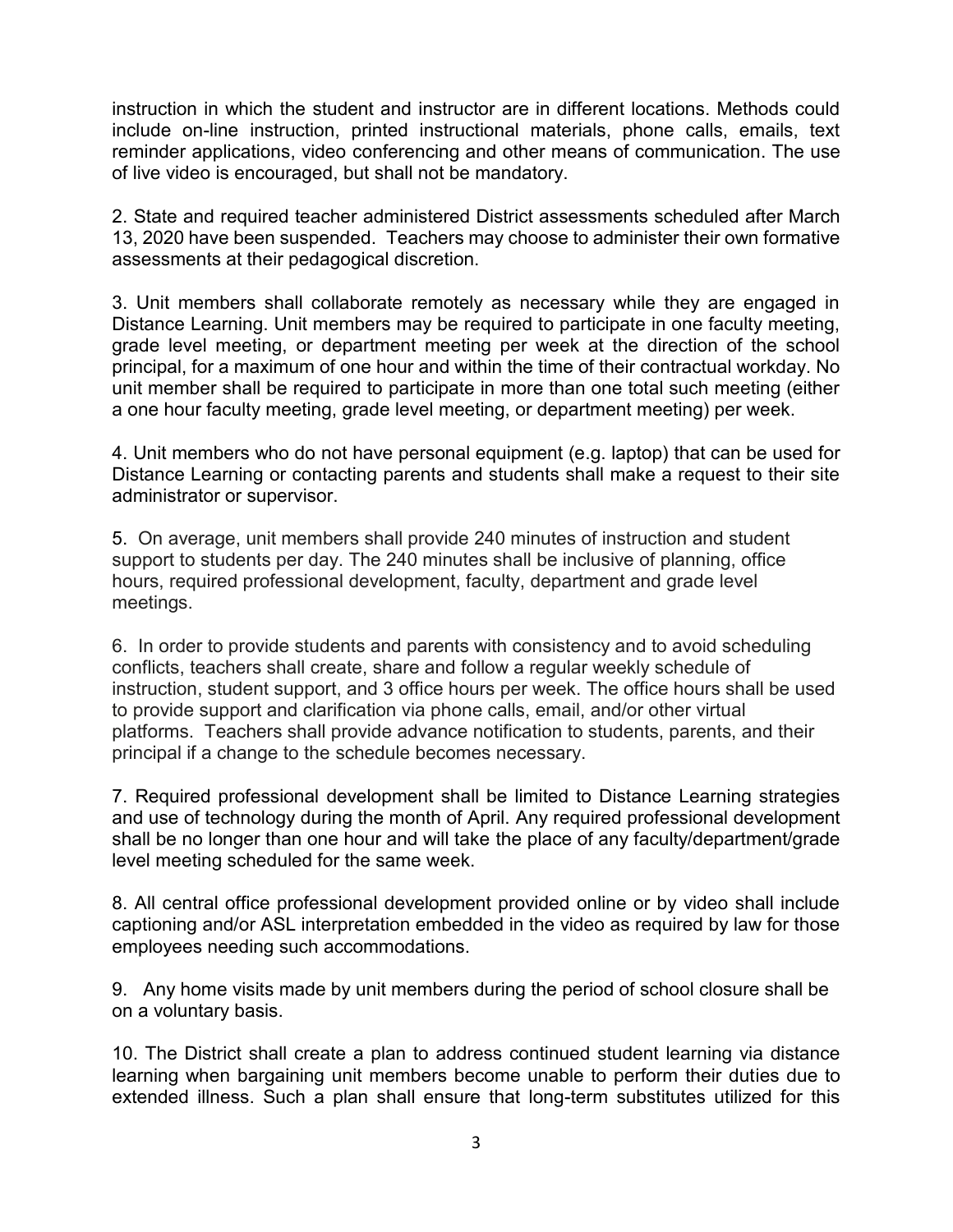purpose are provided, to the greatest extent possible, with the necessary training and equipment to meet the obligations of the assignment.

11. Secondary teachers shall adhere to the marking practices as outlined below:

- 1. Students will not receive a lesser grade than their grade as of March 13, 2020.
- 2. Teacher discretion to give students a higher grade.
- 3. Any changes for 2019-2020 to the grading policy issued on March 31, 2020 will be made in consultation with UTLA.

Elementary teachers shall adhere to the marking practices as outlined below:

- 1. Students will not receive a lesser grade than their grade as of March 13, 2020.
- 2. Teacher discretion to give students a higher grade.
- 3. Any grading policy updates for the 2019-2020 school year will be made in consultation with UTLA.

12. The District will provide optional training to unit members utilizing live video for providing instruction and/or communicating and interacting with students and parents.

13. On average, unit members who are not TK-12 teachers shall provide 240 minutes of student support services per day. In order to provide students and parents with consistency and avoid scheduling conflicts, unit members who are not teachers shall create, share and follow a regular weekly schedule of services and office hours per week. Unit members shall provide advance notification to students, parents, and supervisors if a change to the schedule becomes necessary.

Unit members with a contractual workday less than 240 minutes per day, shall be expected to provide instruction and/or student support for an amount of time equal to their contractual workday.

14. Psychiatric Social Workers, Pupil Services Attendance Counselors, and School Psychologists shall provide appointments for students with social emotional and/or behavioral needs as deemed necessary by the district, as well as communicate with families to provide support. Scheduled appointments can be conducted virtually or by phone, upon issuance of formal guidelines for one-on-one unit member-student engagement by the district.

15. Counselors shall provide appointments for students to address Academic, Career, and Social/Emotional development. Scheduled appointments can be conducted virtually or by phone, upon issuance of formal guidelines for one-on-one unit member-student engagement by the district.

16. Designated Instructional Services (DIS) providers will provide support through Distance Learning, which may include a combination of direct services, collaboration, and/or consultation. Scheduled appointments can be conducted virtually or by phone,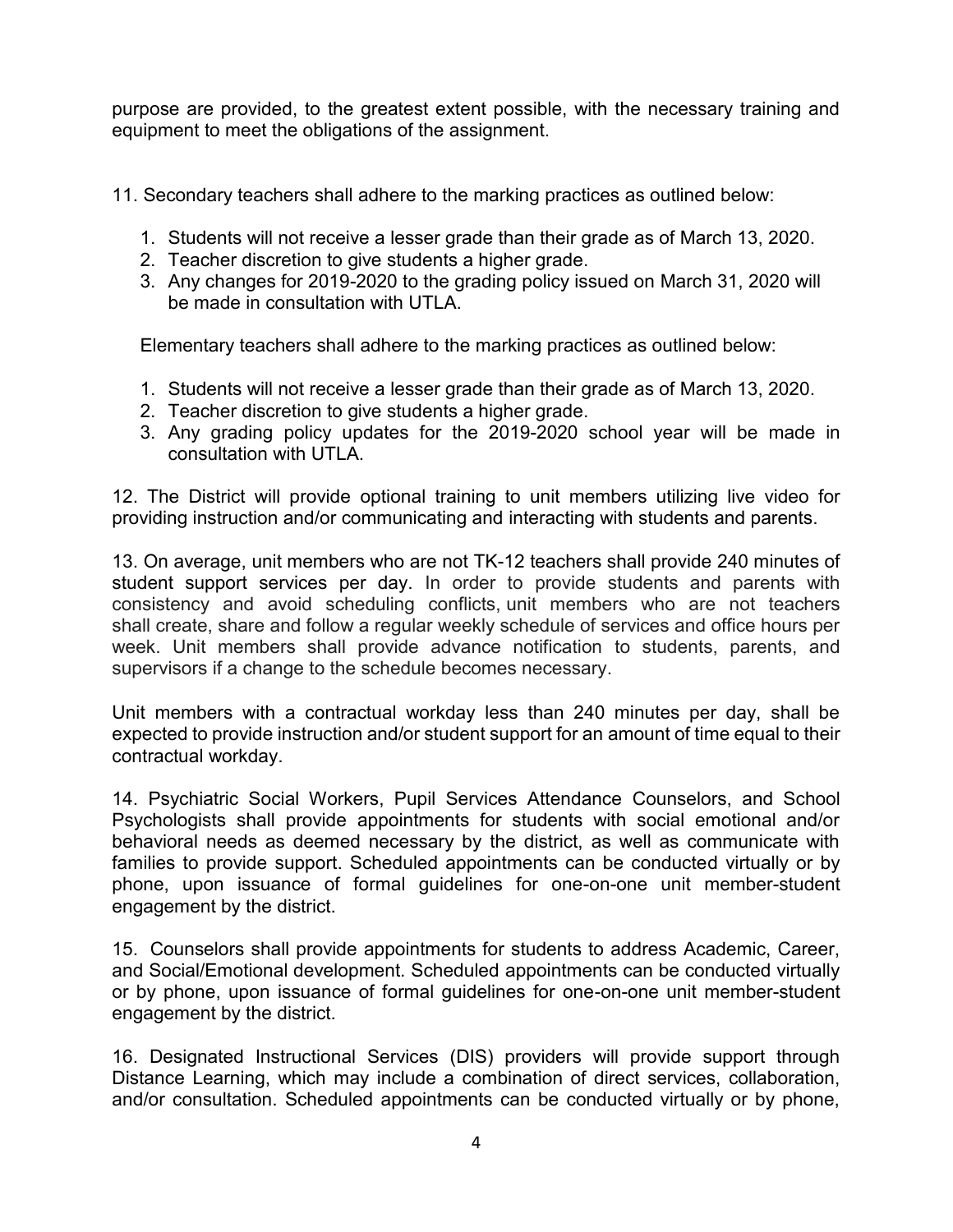upon issuance of formal guidelines for one-on-one unit member-student engagement by the district.

17. The parties agree to meet at the request of either party to address methods and strategies for providing equitable and appropriate education for English Language Learners (ELL) and Deaf and Hard of Hearing (DHH) students.

18. The parties agree to meet at the request of either party to address implementing guidance from the California Department of Education (CDE) and/or the United States Department of Education (USDOE) to provide equitable and appropriate education for students with disabilities.

19. Resource Specialist Teachers (RST) and Inclusion Teachers will work collaboratively with core content teachers through any combination of direct services, collaboration and/or consultation to adapt lessons according to the student's Individualized Education Program (IEP).

20. Special Education teachers of students with moderate to severe disabilities will provide continuity of learning through a variety of distance learning resources as appropriate so that students with moderate to severe disabilities have access to the same learning opportunities as other students, to the extent practical.

21. Absent a waiver of IDEA laws and regulations, the District is following the CDE and USDOE guidance which acknowledges the need for flexibility in the service delivery module during the school closures. LAUSD and UTLA agree to ensure that student Individualized Education Programs (IEPs) are implemented to the maximum extent possible [or feasible], ensuring accessibility and providing identified accommodations.

#### **Miscellaneous/Other Provisions**

1. The District shall make its best efforts to protect the health and safety of our employees, by following the guidance from the Los Angeles County Department of Public Health. It is understood that in doing so, no employee identities will be revealed in accordance with state and federal privacy laws.

All components of the current LAUSD/UTLA Collective Bargaining Agreement shall remain in full effect except for those provisions modified by the terms of this Sideletter Agreement. The parties acknowledge that certain terms of the Agreement may need to be implemented using electronic or remote platforms for the duration of the school closure when possible.